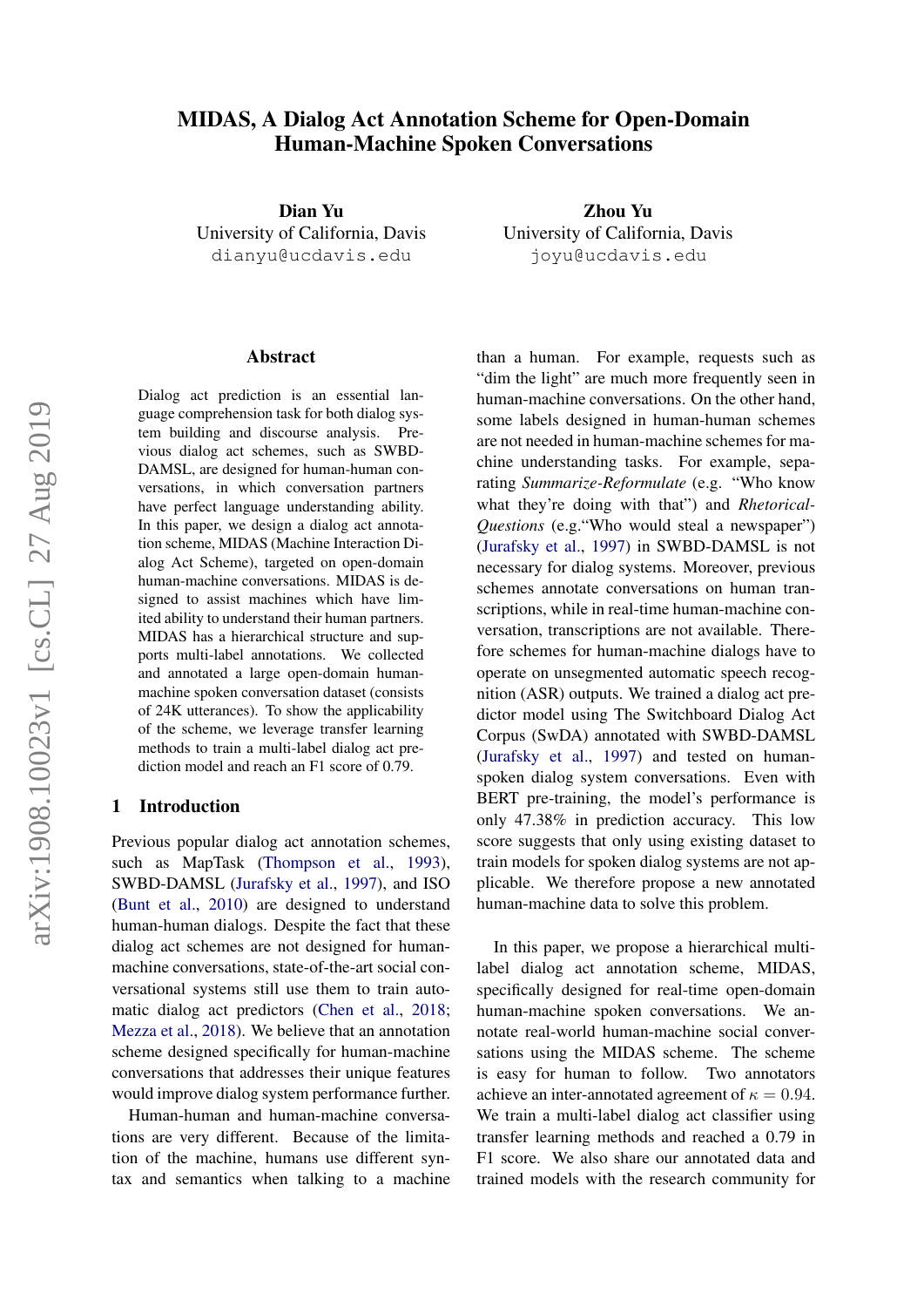the hope of pushing dialog system performance  $<sup>1</sup>$  $<sup>1</sup>$  $<sup>1</sup>$ .</sup>

### 2 Related Work

Previous dialog act annotation schemes are mostly designed for dialogs with a specific task, such as MapTask [\(Thompson et al.,](#page-9-0) [1993\)](#page-9-0) and Verbmobil [\(Alexandersson et al.,](#page-8-4) [1998\)](#page-8-4). There are a few dialog act schemes designed for task-independent conversations, such as the Discourse Annotation and Markup System of Labeling (DAMSL) [\(Core](#page-8-5) [and Allen,](#page-8-5) [1997\)](#page-8-5) and SWBD-DAMSL [\(Jurafsky](#page-8-0) [et al.,](#page-8-0) [1997\)](#page-8-0). SWBD-DAMSL is used to annotate Switchboard [\(Godfrey et al.,](#page-8-6) [1992\)](#page-8-6) corpus, a taskindependent telephone conversation corpus. However, the conversation topics in Switchboard are still limited to 70 pre-defined topics, such as "air pollution". In this paper, we design a dialog annotation scheme specifically for social chitchat conversations without any topic constraints.

Most dialog schemes are designed for humanhuman conversations in the previous research. Because of the recent developments of ASRs and natural language understanding (NLU) technologies, dialog systems, such as Amazon Alexa, have been more and more popular among general users. Therefore, given the discrepancy between humanhuman and human-machine conversations, there is a need to design dialog act schemes for humanmachine conversations in order to analyze and support dialog system building. Khatri [\(2018\)](#page-8-7) introduces a human-machine dialog act annotation scheme with 14 tags. However, the scheme is designed for modeling conversation topics instead of training dialog act predictors. The scheme has tags such as *Information Request*, *General Chat*, and *Multiple Goals*, and the annotation is done on unsegmented user utterances. Even though the limited number of tag categories makes annotation more reliable, it may not provide enough information for understanding user intents. For example, tags such as *Multiple Goals* do not provide explicit information on any conversation topic to a dialog manager. We propose a dialog act annotation scheme that focuses on improving open-domain dialog system understanding. We also build a dialog act predictor based on the annotated corpus which reached a 0.79 in F1 score.

Previously, most popular annotation schemes, such as DAMSL, use mutually-exclusive tags

[\(Mezza et al.,](#page-8-3) [2018\)](#page-8-3) to make annotation process easy and reliable. However, Bunt [\(2009\)](#page-8-8) argues that conversation utterances are complex. Each functional segment can have four to five functions on average, so dialog act tags should serve multiple functions. Dynamic Interpretation Theory (DIT) [\(Bunt,](#page-8-9) [1997\)](#page-8-9) and its extension, DIT++ [\(Bunt,](#page-8-8) [2009\)](#page-8-8) try to solve this problem by supporting multi-dimension and multi-function. The 88 tags are organized in a hierarchically structure and separated into dimension-specific and general-purpose functions. The fifth version of DIT++, ISO [\(Bunt et al.,](#page-8-1) [2010,](#page-8-1) [2017\)](#page-8-10), is introduced to incorporate not only linguistic theory but also empirical discourse analysis on real domainindependent conversations. Although much effort has been put in designing ISO, no large dataset annotated using it exists, probably due to the complexity of the scheme and the lack of clear guidelines on how to use contextual information [\(Mezza](#page-8-3) [et al.,](#page-8-3) [2018\)](#page-8-3). Because of the intricacy of open domain social conversations, we propose to build the dialog act scheme to have a hierarchical structure and multi-dimension tags. We also limit the number of dialog acts (23 tags) to make the annotation process feasible (two annotators reached 0.94 in Kapa). We publish the annotated human-machine chatbot corpus that has 24,000 utterances.

#### 3 MIDAS Annotation Scheme

We design MIDAS, a contextual hierarchical multi-label dialog act annotation scheme. MI-DAS follows DIT++ and ISO [\(Bunt,](#page-8-8) [2009;](#page-8-8) [Bunt](#page-8-1) [et al.,](#page-8-1) [2010\)](#page-8-1) to ensure that the scheme is easy to both annotate and train automatic dialog act predictors. MIDAS focuses on assisting dialog systems to understand their human users, while previous schemes mainly focus on analyzing humanhuman dialog. Therefore, besides inheriting labels from previous schemes (such as SWBD-DAMSL and ISO), MIDAS also creates a set of new labels that adapt to the human-machine setting. A complete description of MIDAS is in Appendix [9.1.](#page-10-0) We discuss the three main features of MIDAS: context completeness, hierarchical structure, and multi-label, respectively as follows.

#### 3.1 Contextual completeness

MIDAS relies on contextual information in the annotation process. Specifically, annotators are asked to fill in the ellipsis based on the previous

<span id="page-1-0"></span><sup>1</sup>[https://github.com/DianDYu/MIDAS\\_](https://github.com/DianDYu/MIDAS_dialog_act) [dialog\\_act](https://github.com/DianDYu/MIDAS_dialog_act)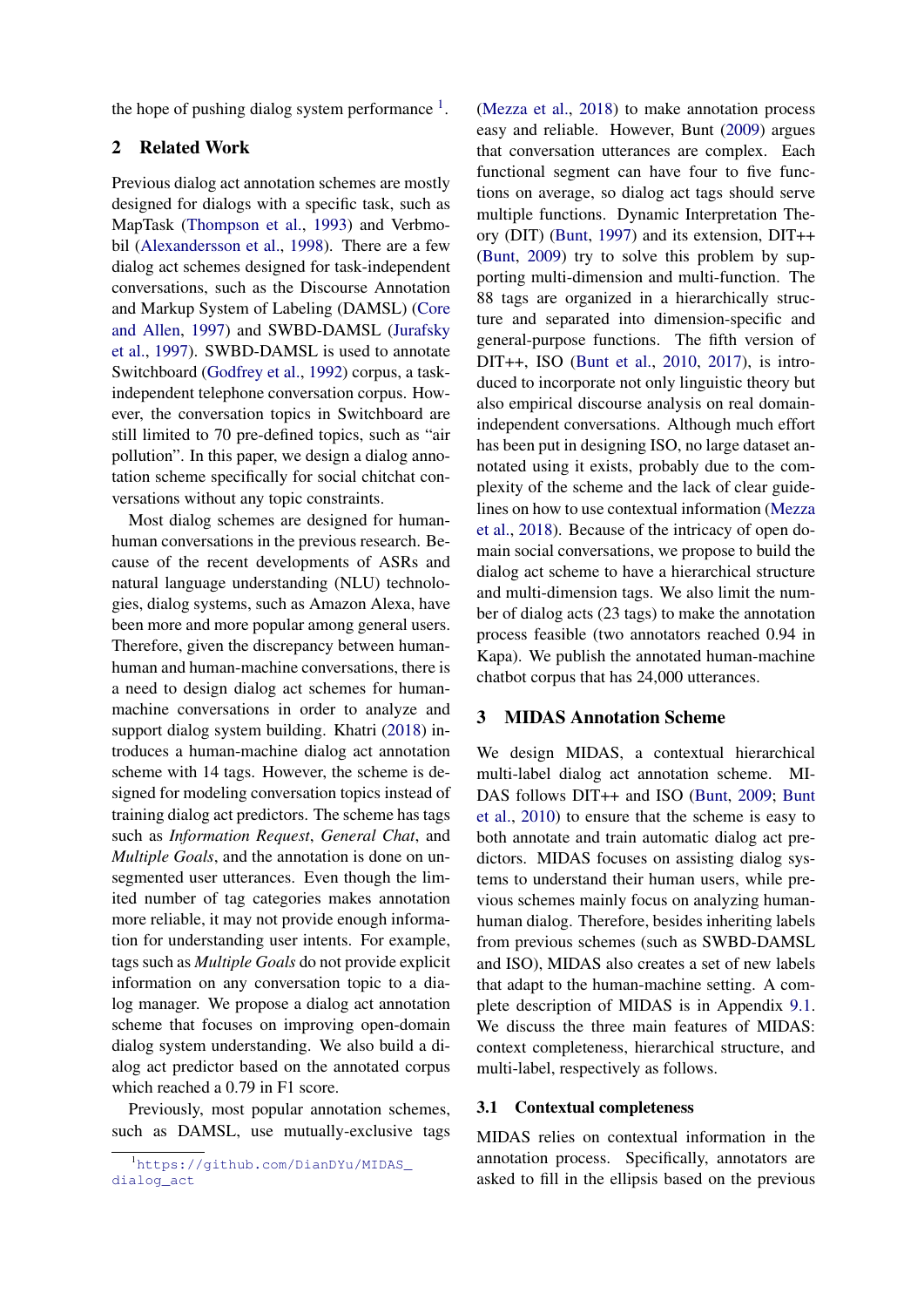<span id="page-2-0"></span>

Figure 1: Semantic request tree. Scheme types, classes, categories, and sub-categories are in green, blue, purple, and yellow, respectively. Dialog act tags are leaf nodes in red. Tags can co-occur in one utterance, except tags under *opinion* and *statement non opinion*, *question* and *answer* categories due to semantic and syntactic conflicts. For example, "User1:Do you watch TV shows? User2: I prefer watching movies." User2 is labeled both *general opinion* and *negative answer*.

utterances before assigning dialog act tags. For instance, in "User1: have you read any book recently. User2: the great gatsby", the latter utterance will be completed as "i read the great gatsby recently". The completion process is only for annotators while the original utterances remain unchanged. We leave automatic completion before machine prediction to future work.

Capturing contextual information is more difficult for automated methods compared to human annotators [\(Bunt et al.,](#page-8-1) [2010\)](#page-8-1). When building dialog act predictor models, we also add the previous user utterances as feature representations. See Section [5](#page-5-0) for details.

#### 3.2 Hierarchical structure

We design MIDAS to have a tree structure. It has two sub-trees: *semantic request* type (Figure [1\)](#page-2-0) and *functional request* type (Figure [2\)](#page-3-0). Under each type, there are classes, categories, and tags arranged in a hierarchical tree structure. Please refer to Figure [1](#page-2-0) and [2](#page-3-0) for detailed organization. Utterances will be labeled with dialog act tags, which are the leaf nodes. The non-leaf nodes are used to help annotators find the correct dialog act tags.

#### 3.2.1 Semantic request

Semantic request type captures dialog content, therefore they are essential for dialog topic planning. *Semantic request* separates into *initiative* class and *responsive* class based on whether the user is proposing or continuing a topic.

Initiative class is especially important in the human-machine setting, because in such unbalanced power setting, the machine has to follow the topic that its human partner proposes. Therefore, understanding whether the user is proposing a new topic with its specific intent is the first step for the system to be coherent. There are two categories, *question* and *command* in the *initiative* class, that are designed to distinguish information request from action request.

MIDAS first separate *question* into *yes/no question* and *open-ended question* based on syntax. Such separation helps the system to generate coherent response. For example, system responses are more natural to start with words, such as "yes" or "no" when replying to *yes/no question*. Then MIDAS further separates *open-ended question* into *factual question* and *opinion question* based on different types of information that users seek. The system need to search different knowledge bases based on the tag. For example, *factual questions* requires factual information from knowledge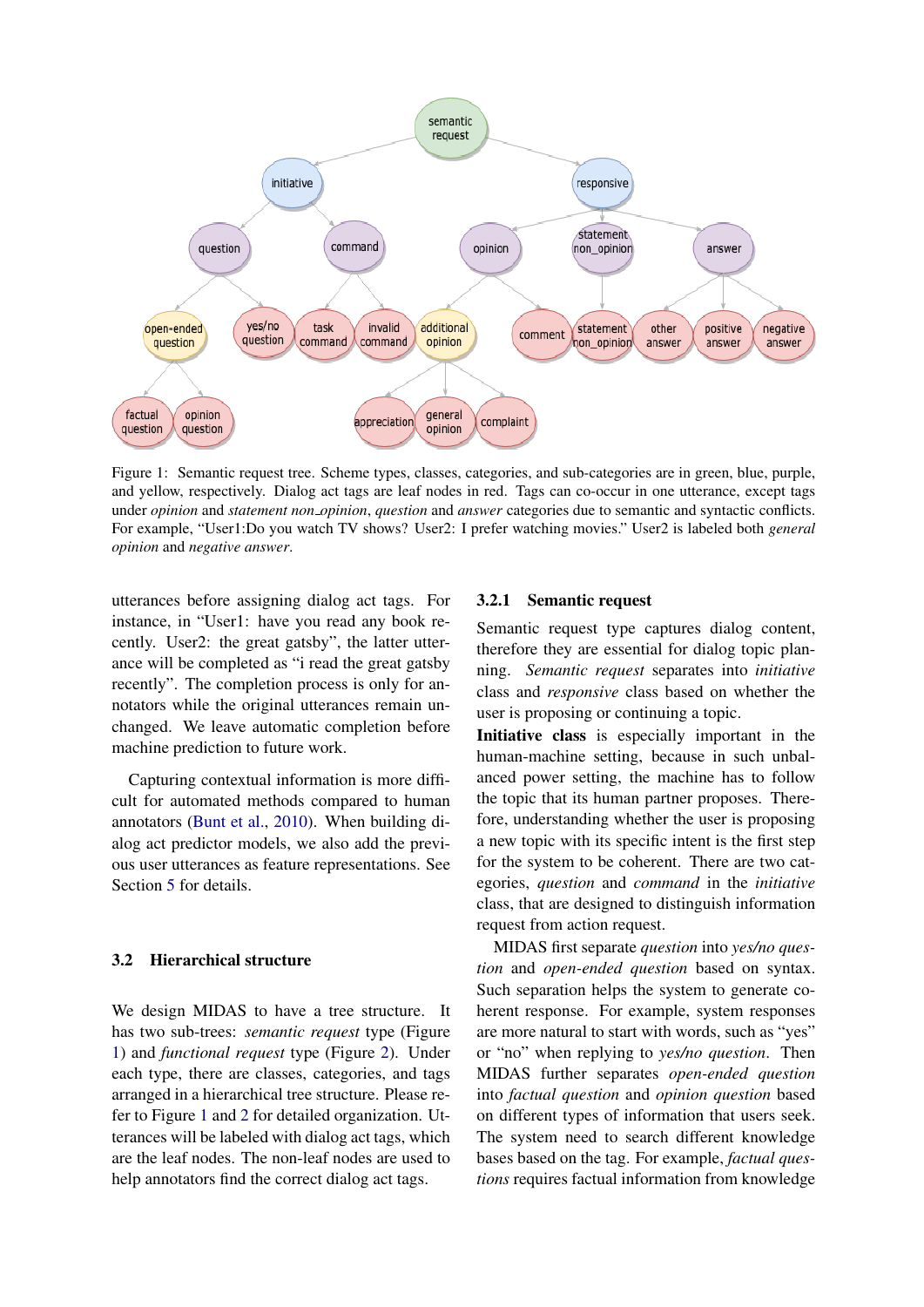<span id="page-3-0"></span>

Figure 2: Functional request tree. We remove class and category nodes if there is only one label under them.

graphs such as Wikipedia, while *opinion question* requires information from corpora with opinionated material such as Twitter database.

Different from *question*, *command* conveys orders and is particularly popular in human-machine dialogs. The system needs to follow users' command, whether implicit or explicit, because the system has less power in the conversation with human. Therefore, unlike ISO and other schemes, MIDAS combines command types, such as *direct request*, *indirect request*, and *suggestion*. Combining these tags also simplifies the annotation scheme. In addition, we add an extra tag under *command*, *invalid command*, which tailors to smart devices. Users sometimes produce commands that are out of the system's capability. For example, users may want to control the device hardware that the dialog system does not have access to currently. The system will want to identify these utterances and handle them separately.

Responsive class indicates that the utterance is a continuation of the previous topic. SWBD-DAMSL notices that opinions are often followed by other opinions, whereas statements are followed by backchannels [\(Jurafsky et al.,](#page-8-0) [1997\)](#page-8-0). This distinction may not be beneficial to humanhuman conversations [\(Jurafsky et al.,](#page-8-0) [1997\)](#page-8-0) as humans do not need to explicitly distinguish between the two tags to generate corresponding responses. However, knowing whether an utterance is a statement or an opinion is essential for a system to generate appropriate responses. In addition,

a quick and definite reply to the previous utterance proposal or question can benefit dialog planning. Hence, MIDAS further breaks the responsive class into *opinion*, *statement non-opinion*, and *answer*, based on conversation history.

MIDAS separates the *opinion* category into the *additional opinion* subcategory and the *comment* tag because we observed examples such as "User1: my friend thinks we are living in matrix. User2: she's probably right". User2 comments on the previous utterance without contributing extra information. *Comment* often indicates an utterance of simply reply, without explicit feedbacks. MIDAS separates three types of opinions: *appreciation*, *complaint*, and *general opinion*, because having the sentiment valence of the opinion can help the system plan the dialog better. For dialog systems, understanding whether the user is complaining or praising them is essential information to plan for dialog policies.

We also break down *answer* into *positive answer*, *negative answer*, and *other answer*, based on utterance sentiment. One caveat is that utterances, such as "why not", contain negative words but are actually positive answer for questions such as "can we talk about movies". Such phenomena suggests that automatic dialog act prediction models require semantic understanding and need to incorporate context in feature representation.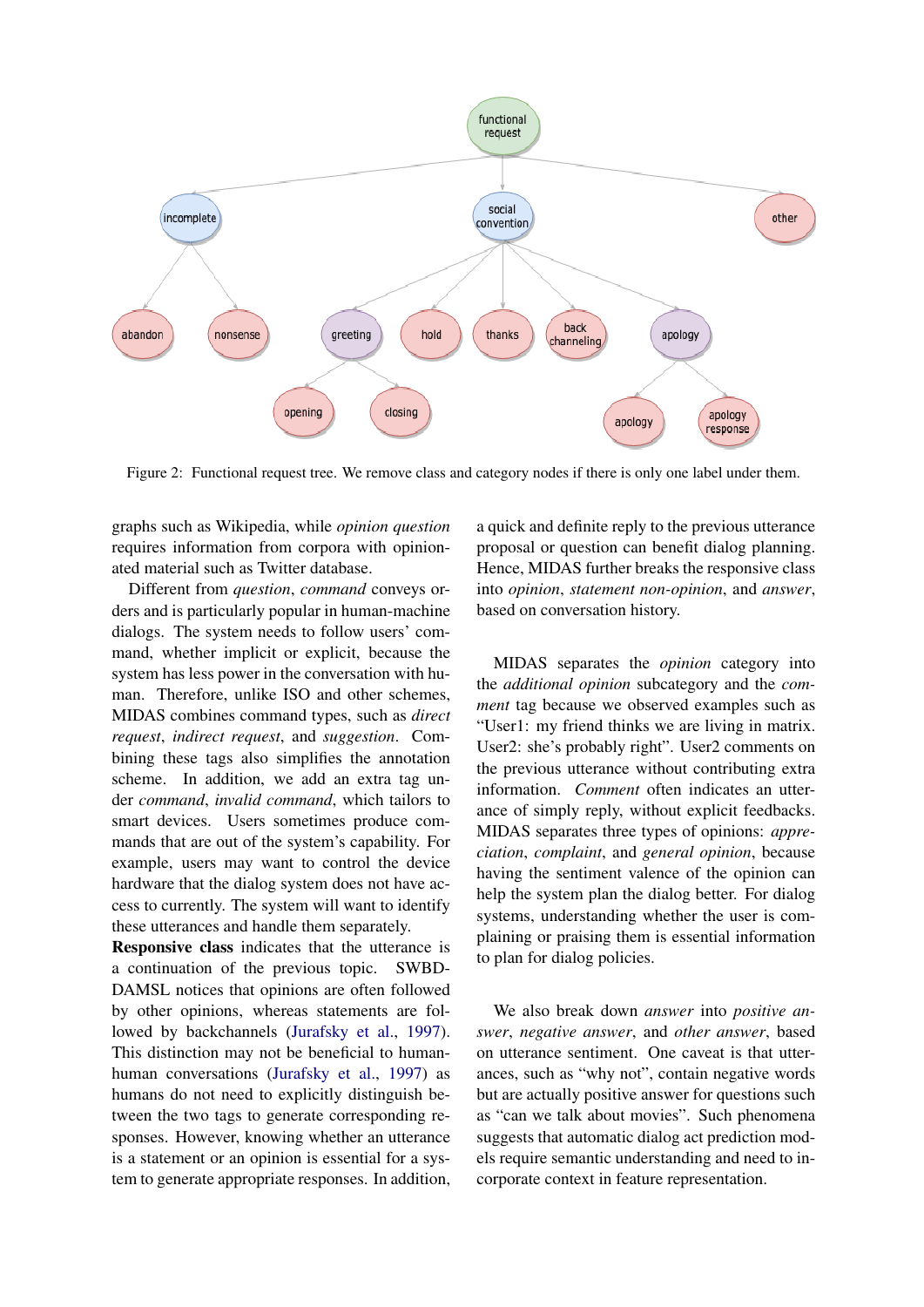#### 3.2.2 Functional request

*Functional request* type helps dialog systems achieve discourse level coherence. We define *incomplete*, *social convention*, and *other* classes under the *functional request* type.

Incomplete class describes utterances that are not complete. There are two types of *incomplete*, *abandon* and *nonsense*. In real-world settings, human users can be cut off due to issues such as background noises and long pauses. These cases are labeled as *abandon*. In comparison, *nonsense* is used to label utterances that human annotators cannot understand. These utterances usually have many ASR errors. The system can understand both *abandon* and *nonsense* utterances better by asking users to repeat. However, MIDAS still separates the two, because if the utterance has an *abandon* tag, such as "i think", the system can give users more specific instructions such as "take your time". Such instructions are not applicable for *nonsense* utterances.

Social convention class is similar to the *social obligations management* and *discourse structure management* dimensions in ISO [\(Bunt et al.,](#page-8-1) [2010\)](#page-8-1). There are *opening*, *closing*, *thanks*, *apology*, *apology response*, *hold*, and *back channeling* to provide discourse level information.

Finally, utterances that cannot be assigned to any other tag in this hierarchical structure are labeled as an *other* tag.

#### 3.3 Multi-label support

Compared to single-label schemes, multi-label schemes capture different dimensions and functions, which support dialog system building and discourse analysis better. For example,

User1: *what books have you read recently* User2A: *i haven't read any* User2B: *i don't want to talk about books* User2C: *i prefer watching movies*

Users may use different sentences to express a *negative answer* intent. If the annotation scheme is single-label, the above three sentences cannot be differentiated. Having an extra label to capture other semantic information besides *negative answer* will benefit dialog system building. For instance, User2B has the additional *task command* intent to end the current topic compared to User2A. User2C has the *general opinion* intent to initiate a different topic. While the dialog system may not need to change the topic if the utterance is User2A, but will have to change if it is User2B.

SWBD-DAMSL allows a utterance to be tagged as *double labels* and lists the preferred tag first [\(Ju](#page-8-0)[rafsky et al.,](#page-8-0) [1997\)](#page-8-0). However, the rules designed to order these tags rely on heuristics and are not explicit to follow. Our proposed scheme, MIDAS, also allows multiple tags with a clear priority but do not require annotators to order the tags. The scheme is thus easier to follow and more reliable. In MIDAS, except for two exclusive category pairs (*opinion* and *statement non-opinion*, *question* and *answer*), labels in each category can co-occur with another. However, we restrict the maximum number of tags for each utterance to be two, in order to reduce the complexity in the annotation process, as well as machine prediction.

If there are more than two dialog act tags applicable to an utterance, we choose the two that are most useful for dialog planning (without ordering). Due to the unbalanced power of humanmachine conversations, MIDAS prefers dialog act categories in the following order: *answer*, *command*, *opinion*, *statement non opinion*, and *question*. For example, "User1: what do you want to talk about? User2: how about the financial market". User2's utterance can be tagged as *task command*, *opinion question*, and *other opinion*. Among the three tags, *task command* and *opinion question* are more important for the system to direct the conversation towards a specific topic so we only keep these two.

#### 4 Dataset and Annotation Process

We collected 380K human-machine conversations using Gunrock, the 2018 Alexa Prize winning social bot [\(Chen et al.,](#page-8-2) [2018\)](#page-8-2). Table [1](#page-5-1) shows an sample conversation. Two annotators reached an inter-annotator agreement of  $\kappa = 0.94$  on 1,185 segmented utterances. Then they annotated the rest of the data separately. In total, they annotated 468 conversations, including 24K segmented sentences on both user and system, among which 12.9K segments are from users. *general opinion* and *statement non opinion* are the most frequent tags. For multiple labels, (*positive answer*, *command*) and (*negative answer*, *command*) are the most frequent co-occur tags. Detailed annotation results including dialog act tags distribution are shown in Appendix [9.1](#page-10-0) and Appendix [9.2.](#page-12-0)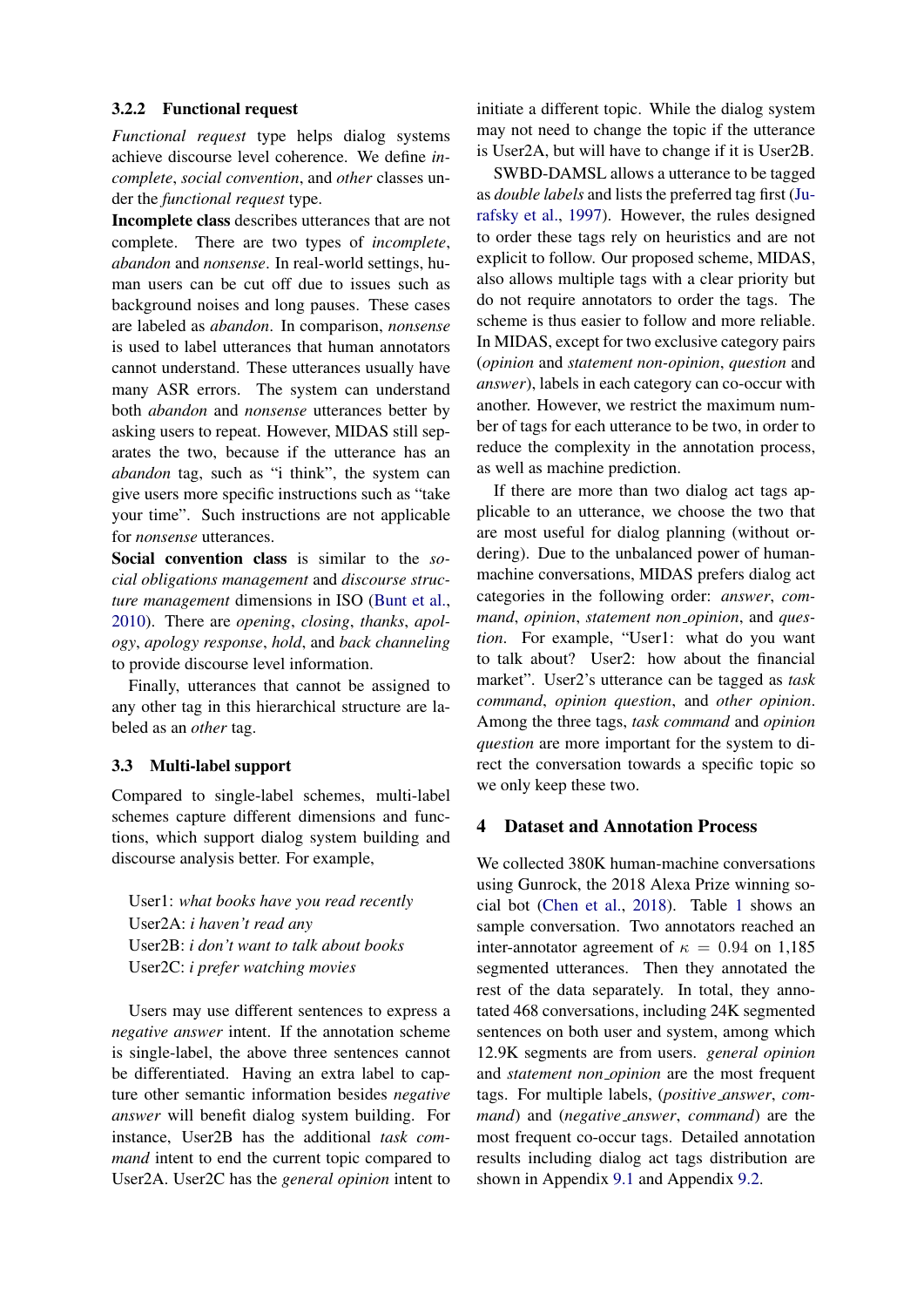<span id="page-5-1"></span>

| <b>USER1:</b> | what do you want to talk about                   |
|---------------|--------------------------------------------------|
| <b>USER2:</b> | what can you tell me what the top books are      |
|               | right now                                        |
| <b>USER1:</b> | i am so excited to talk to you about books. i'm  |
|               | actually a pretty big bookworm, and i love to    |
|               | read when i'm not chatting                       |
| <b>USER2:</b> | oh [SEG] what are some titles of the books       |
|               | you've read                                      |
| <b>USER1:</b> | recently, i'm reading the great gastby. it's     |
|               | really thought provoking, and i can see why      |
|               | sance weakly call to the sheet and attend wealth |

some people call it the great american novel. how about you? what book do you like? **USER2:** i have  $\{not\}$  read a book in a while [SEG] do you have recommendations in the sci fi

Table 1: An example conversation between a machine (USER1) and a human (USER2). The word "not" is dropped in the last sentence due to ASR errors.

For dialog act prediction, user utterances in human-machine dialogs are ASR outputs and have no punctuation. Therefore, we train a model to segment utterances into complete semantic units for pre-process. We then perform dialog act prediction on each segmented unit [\(Stolcke et al.,](#page-9-1) [2000\)](#page-9-1). Previous research detects sentence boundaries by predicting the exact punctuation in the training dataset [\(Cho et al.,](#page-8-11) [2015\)](#page-8-11). However, correct punctuation also relies on deep semantic understanding beyond the sentence surface forms. A misused question mark can lead the dialog act model to predict a sentence as a question. So following [Favre et al.](#page-8-12) [\(2008\)](#page-8-12), we only predict the boundary of the sentence instead of predicting punctuation to avoid introducing errors.

Because it is expensive to annotate sentence boundaries, we use the Cornell Movie-Quotes Corpus [\(Danescu-Niculescu-Mizil and Lee,](#page-8-13) [2011\)](#page-8-13) to train a sentence segmentation model. The Cornell dataset contains 300K utterances from movie transcripts. We reformat the transcripts by replacing punctuation to sentence breaker tokens (denotes as [SEG]). We then trained a sequenceto-sequence (seq2seq) model to predict sentence breaker tokens similarly to [Klejch et al.](#page-8-14) [\(2017\)](#page-8-14) and [Peitz et al.](#page-9-2) [\(2011\)](#page-9-2). Both the encoder and the decoder are 2-layer 500-dimension bi-LSTM. In addition, the decoder uses global attention and input feed [\(Luong et al.,](#page-8-15) [2015\)](#page-8-15) with beam search. The input of the model is a reformatted sentence, and the output is the same sentence with added sentence breaker tokens. An example can be seen in the last *USER2* utterance in Table [1.](#page-5-1) Word embeddings are pre-trained with fastText [\(Mikolov](#page-9-3) [et al.,](#page-9-3) [2018\)](#page-9-3) using Common Crawl. We evaluate the segmentation model on human labeled 2K human utterances of collected data. The segmentation model achieves 84.43% in micro F1 score, 84.97% in precision, and 84.57% in recall. We apply the trained segmentation model on the entire collected dataset to obtain segmented sentences. All the dialog act annotation and predictions are done on the automatic segmentation results.

#### <span id="page-5-0"></span>5 Dialog Act Prediction

We formulate the dialog act prediction problem as a multi-label classification problem. Building on previous work on text classification, we use an encoder-decoder model with two major modifications. We incorporate context in feature design and have one or two labels as output. In addition, we leverage both unlabeled data and annotated data in the transfer learning process.

#### 5.1 Baseline model

RNN models have shown promising results on text classification [\(Rojas-Barahona et al.,](#page-9-4) [2016\)](#page-9-4). Our baseline model uses a 2-layer Bi-LSTM to encode the context representation and a multi-layer perceptron (MLP) to decode the output. For multilabel prediction, we use a binary cross-entropy objective function. During testing, we choose the labels with the highest two values predicted from the MLP as the potential output and filter them with an empirical threshold (0.5) to decide to keep both labels or just the one with the highest probability.

#### <span id="page-5-2"></span>5.2 Context representation

Contextual information plays an important role in dialog act prediction [\(Liu et al.,](#page-8-16) [2017;](#page-8-16) [Khatri](#page-8-7) [et al.,](#page-8-7) [2018\)](#page-8-7). We consider two methods to represent previous turns: the actual utterance (text), and the dialog act of the utterance (DA). For each method, the most recent segmented sentence unit from each speaking party is considered as the history. We append the last segmented system unit (sys unit), the previous segmented user unit (user\_prev), and the current segmented user unit (user\_cur) as  $sys\_unit \langle u\_p \rangle$  user\_prev  $\langle u\_c \rangle$ user\_cur where  $\langle u$ \_p and  $\langle u$ \_c are special tokens to separate utterances. For instance, to predict the dialog act for the segment "do you have recommendations in the sci fi" in the last *USER2* utterance in Table [1,](#page-5-1) the context representation is formed as *what book do you like* <*u p*> *i haven't read a book in a while*  $\langle u \rangle$  *a do you have rec-*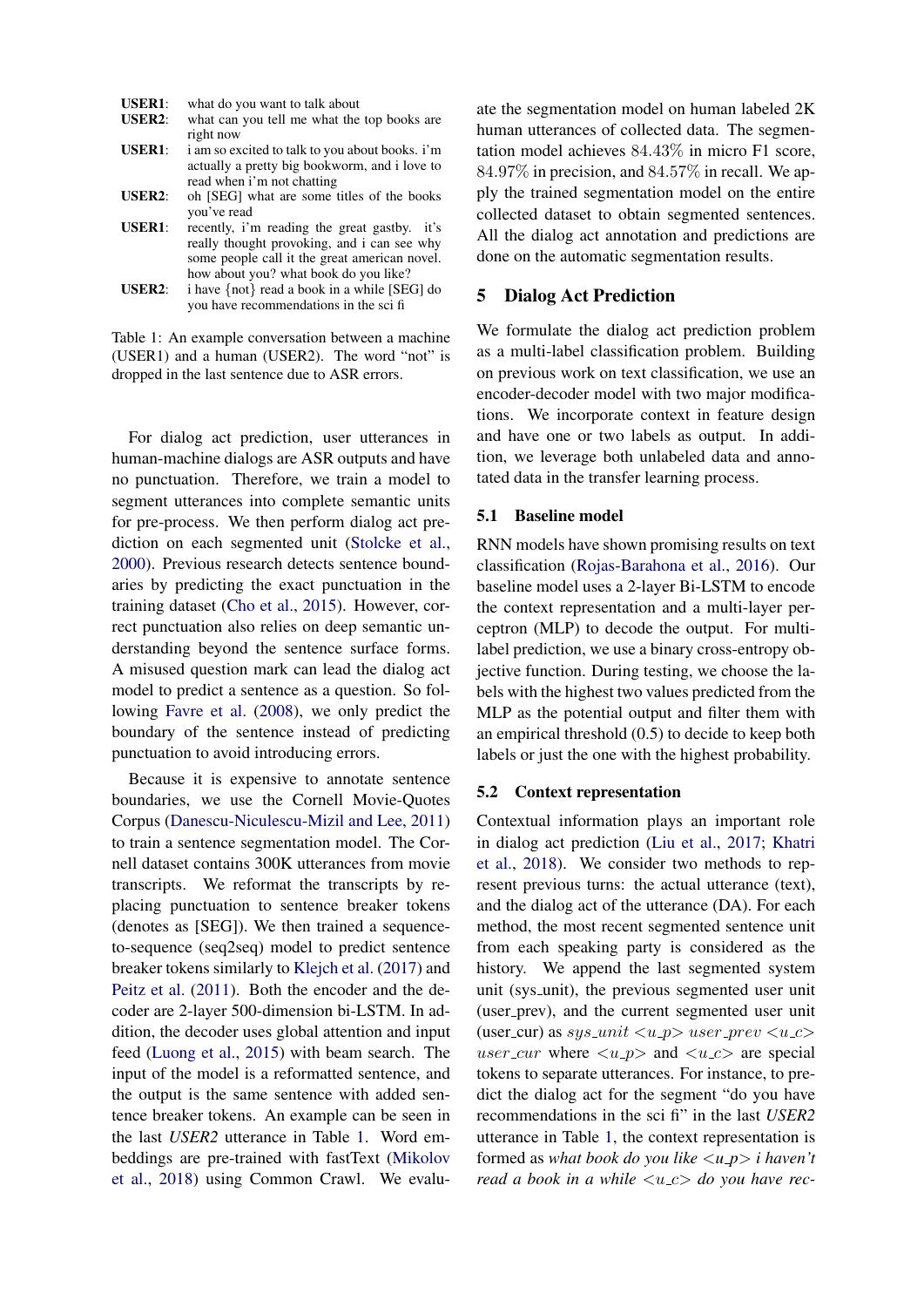*ommendations in the sci fi*. However, if the current utterance is the first one in the current turn, i.e. there is no contextual information, we use an empty token for usr\_prev instead.

Another method to incorporate history is to replace the actual previous segment unit with its dialog act labels (if there are two labels for one segment, we combine both labels). The results for these two methods are shown in Table [2.](#page-7-0)

#### <span id="page-6-0"></span>5.3 Transfer learning

We experimented with two methods to leverage more data. One is an unsupervised task on domain adaption and the other is a supervised dialog act predictor trained on SwDA [\(Jurafsky et al.,](#page-8-0) [1997\)](#page-8-0).

For domain adaption, we started with the BERT based model trained on Wikipedia [\(Devlin et al.,](#page-8-17) [2018\)](#page-8-17) to leverage contextual word embeddings from a large language model. However, one potential drawback of using BERT pre-trained on textual data is its domain difference from conversational data. Inspired by Siddhant et al. [\(2018\)](#page-9-5), we use 50 million unlabeled segmented utterances collected from 380K conversations from Gunrock to fine-tune the BERT language model before training on the classification task.

In addition to pre-trained word-embeddings from language models, we leverage annotated datasets. We automatically map 42 tags from SWBD-DMSL to our 23 tags. The detailed mapping can be found in Appendix [9.3.](#page-13-0) We remove all the punctuation (except apostrophes) and nonverbal information such as "<laugh>" from the carefully annotated dataset. We also drop sentences with dialog act that is not applicable to ours such as *3rd-party-talk*. Because there are only 4 utterances labeled with two tags out of 386K original utterances in SwDA, we consider this as a single-label dataset. After pre-processing, we extract a total of 200K annotated utterances using context representation explained in Section [5.2.](#page-5-2) We train a single-label prediction model based on BERT before fine-tuning it on multi-label prediction with our annotated data.

#### 6 Experiments

Setting Unlike human-human conversations, in which the interlocutors share common patterns, machine and user utterances in a dialog system are very different from each other. For instance, machine utterances may have punctuation, contain

no ASR errors, and have limited vocabulary and syntax compared to user utterances. Due to the differences between user and machine utterances in human-machine conversations, we cannot combine them during prediction. The main purpose of having a dialog act predictor is for dialog system to understand user intent better. Therefore, we build a dialog act prediction model on user utterances only. After pre-processing (refer to Section [5.2](#page-5-2) for details), there are 12.9K user segments. 13.78% of them have two labels. We use 10.3K for training and 2.6K for testing. The rest 11.1K annotated machine segments are used as context. Models. We implemented 11 models as follows:

We use LSTM to represent the baseline model trained with LSTMs. We use BERT to represent transformer models with a pre-trained BERT language model. According to different transfer learning methods described in Section [5.3,](#page-6-0) BERT F is a pre-trained BERT language model fine-tuned on unlabeled in-domain data, whereas BERT SwDA is a pre-trained BERT language model fine-tuned on labeled SwDA task. Combining these two methods, **BERT-SwDA F** finetunes on both the unlabeled and labeled tasks. After fine-tuning, the models are trained on our annotated data with MIDAS scheme. To evaluate the impact of context representation for the above models, we use -text and -DA to represent using text and dialog act as the context, respectively. In addition, we denote -no context to predict on the current utterance only without using any context.

Implementation details. The baseline dialog act prediction model uses a 2-layer Bi-LSTM with a hidden size of 500. The LSTM layers use a dropout rate of 0.3. We optimize the model with Adam optimizer [\(Kingma and Ba,](#page-8-18) [2014\)](#page-8-18). For the transformer models, we use 12 layers with 12 attention heads and a hidden size of 768. All the fully connected layers use a dropout rate of 0.1.

Because one data sample may have two labels in our annotation, we calculate precision, recall, and F1 on each sample and then average them across all samples (micro F1).

#### 7 Results and Analysis

Table [2](#page-7-0) describes the experimental results on all 11 models. Transformer models using BERT embeddings (BERT-text) outperform Bi-LSTM models with pre-trained word embeddings (LSTMtext) by a large margin (from 75.51% to 79.11%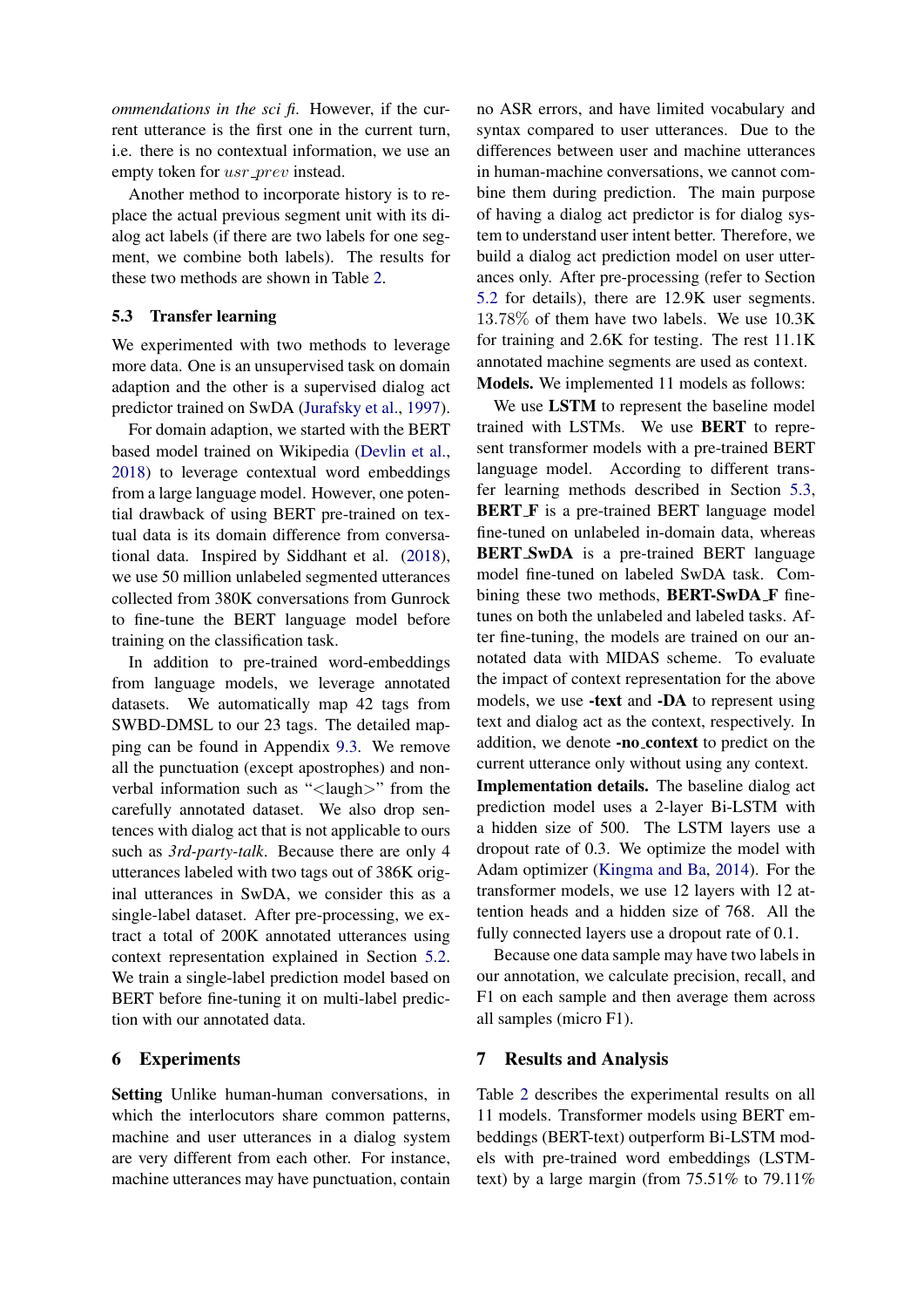<span id="page-7-0"></span>

|                            | $Pre(\%)$ | $Rec(\%)$ | $F1(\%)$ |
|----------------------------|-----------|-----------|----------|
| LSTM-text                  | 75.94     | 75.91     | 75.51    |
| LSTM-DA                    | 75.83     | 73.48     | 73.77    |
| <b>BERT-text</b>           | 79.57     | 79.31     | 79.11    |
| <b>BERT-DA</b>             | 79.29     | 76.12     | 76.87    |
| BERT-no <sub>context</sub> | 73.88     | 70.43     | 71.30    |
| <b>BERT-DA+text</b>        | 79.79     | 79.47     | 79.28    |
| <b>BERT_F-text</b>         | 79.83     | 79.64     | 79.40    |
| BERT_F-DA                  | 79.30     | 76.15     | 76.89    |
| <b>BERT F-DA+text</b>      | 79.93     | 79.61     | 79.44    |
| BERT-SwDA                  | 79.26     | 76.43     | 78.98    |
| <b>BERT-SWDA F</b>         | 79.58     | 79.76     | 79.28    |

Table 2: BERT F-DA+text achieves the best precision and F1 score. Results reported are an averaged score of six different random seed runs.

in F1). If we further fine tune the BERT language model on an unsupervised training task with similar data distribution (BERT\_F-text), the classification result further improves from 79.11% to 79.40% in F1. This is consistent with previous research on in-domain pre-training [\(Siddhant et al.,](#page-9-5) [2018\)](#page-9-5). However, the performance improvement is not statistically significant. One possible reason is that models pre-trained on a very large text dataset, such as Wikipedia, already encodes sufficient semantics for dialog act prediction. Therefore, finetuning the model on a more domain aligned data set does not improve the performance drastically.

We found that incorporating context improves the model performance. Adding text information as context improves the BERT model from 71.30% to 79.11% in F1. We also compare the impact of different context embedding methods on dialog act classification performance. The results show that replacing text with dialog act achieves a high precision, but suffers from a low recall. This is because an utterance can have multiple intents while dialog act itself does not provide enough context information to achieve accurate prediction. For example, when "i don't think so" is a response to a simple *yes/no question* such as "have you read the book", it is a *negative answer*. But if it is a response to a more complex *yes/no question*, such as "do you want to talk about books", then it has two tags, *command* and *negative answer*. The latter conveys user's implicit request on changing the topic. Therefore, only using dialog act as context could lead to high recall but low F1. We found combining both previous segment's dialog act label and its surface text together achieves the best performance in F1 (79.44%). However the performance improvement over including text only is not statistically significant. This suggests that dialog act and text may have more overlapped information than complimentary information.

We also found that fine-tuning the model using the supervised dialog act prediction task on the SwDA data did not improve performance in F1 but improved recall slightly. The reduced performance may be due to the data difference. Even though both datasets are open domain conversational data, SwDA task uses pre-processed Switchboard data that does not have ASR errors. Moreover, SwDA is human-human conversations, and they are more coherent and consistent compared to human-machine conversations. Another reason is that SwDA dataset has exactly one label for each utterance. When fine-tuning on our multilabel task, the pre-trained single-label model may tend to predict more labels to quickly reduce loss but fail to learn better representations.

We further looked into the errors from the best model (*BERT F-DA+text*) and found that the model confuses *statement non-opinion* and *general opinion*. This is most likely caused by only including one turn context. Sometimes, users would have questions that breaks the conversation flow, such as "can you say it again clearly". The model needs to consider not only this utterance but also the turns before that to perform dialog act prediction. We plan to incorporate longer context in future work. In addition, some of the *nonsense* sentences are misclassified as *statement non opinion* such as "it doesn't outside break a car". It is also worth noting that some incorrectly segmented units resulted in inaccurate dialog act prediction.

### 8 Conclusion and Future Work

We propose a dialog act scheme designed for open-domain human-machine conversational systems, MIDAS. MIDAS is a hierarchical annotation scheme that supports multiple labels. We annotated 24K sentences from a human-machine social conversation data using MIDAS. We also trained dialog act classification models based on the annotated dataset. We tested different transfer learning techniques to improve model performance. We found that fine-tuning using the pretrained BERT embedding plus the unannotated target human-machine conversation improved model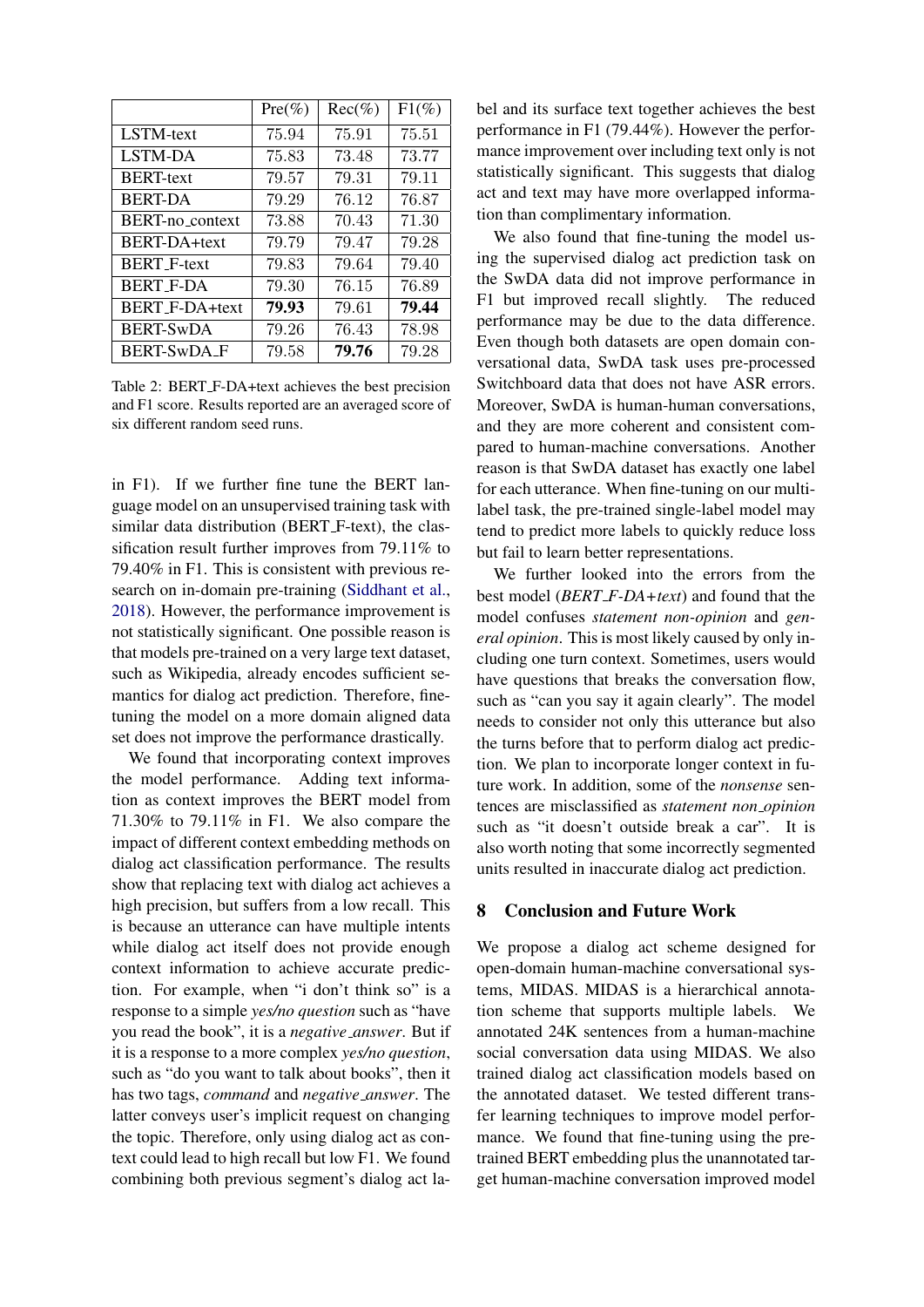performance. But fine-turning the model on a supervised dialog act task with human-human data did not improve model performance.

In the future, we plan to combine dialog act and parsing in a multi-task learning setting, so the dialog act model can borrow information from syntatic and semantic parsing representations. In addition, we would like to test if training the utterance segmentation and dialog act prediction together can improve model performance.

#### References

- <span id="page-8-4"></span>Jan Alexandersson, Bianka Buschbeck-Wolf, Tsutomu Fujinami, Michael Kipp, Stephan Koch, Elisabeth Maier, Norbert Reithinger, Birte Schmitz, and Melanie Siegel. 1998. Dialogue acts in verbmobil-2 - second edition. In *DFKI Saarbrcken*.
- <span id="page-8-9"></span>Harry Bunt. 1997. Dynamic interpretation and dialogue theory.
- <span id="page-8-8"></span>Harry Bunt. 2009. The dit++ taxonomy for functional dialogue markup. In *AAMAS 2009 Workshop, Towards a Standard Markup Language for Embodied Dialogue Acts*, pages 13–24.
- <span id="page-8-1"></span>Harry Bunt, Jan Alex, Jean Carletta, Jae woong Choe, Alex Chengyu Fang, Koiti Hasida, Kiyong Lee, Volha Petukhova, Andrei Popescu-belis, Laurent Romary, Claudia Soria, and David Traum. 2010. Towards an iso standard for dialogue act annotation. In *1st Proceedings of Alexa Prize*.
- <span id="page-8-10"></span>Harry Bunt, Volha Petukhova, and Alex Fang. 2017. Revisiting the iso standard for dialogue act annotation. In *Proceedings 13th Joint ISO - ACL Workshop on Interoperable Semantic Annotation (isa-11)*, pages 37–50. Research Unit(s) information for this publication is provided by the author(s) concerned.
- <span id="page-8-2"></span>Chun-Yen Chen, Dian Yu, Weiming Wen, Yi Mang Yang, Jiaping Zhang, Mingyang Zhou, Kevin Jesse, Austin Chau, Antara Bhowmick, Shreenath Iyer, Giritheja Sreenivasulu, Runxiang Cheng, Ashwin Bhandare, and Zhou Yu. 2018. Gunrock: Building a human-like social bot by leveraging large scale real user data. In *2nd Proceedings of Alexa Prize*.
- <span id="page-8-11"></span>Eunah Cho, Kevin Kilgour, Jan Niehues, and Alexander H. Waibel. 2015. Combination of nn and crf models for joint detection of punctuation and disfluencies. In *INTERSPEECH*.
- <span id="page-8-5"></span>Mark G. Core and James F. Allen. 1997. Coding dialogs with the damsl annotation scheme. In *Working Notes of the AAAI Fall Symposium on Communicative Action in Humans and Machines*, pages 28–35.
- <span id="page-8-13"></span>Cristian Danescu-Niculescu-Mizil and Lillian Lee. 2011. Chameleons in imagined conversations: A

new approach to understanding coordination of linguistic style in dialogs. In *Proceedings of the Workshop on Cognitive Modeling and Computational Linguistics, ACL 2011*.

- <span id="page-8-17"></span>Jacob Devlin, Ming-Wei Chan, Kenton Lee, and Kristina Toutanova. 2018. Bert: Pre-training of deep bidirectional transformers for language understanding. *arXiv preprint arXiv:1810.04805, 2018.*
- <span id="page-8-12"></span>B. Favre, D. Hakkani-Tur, S. Petrov, and D. Klein. 2008. Efficient sentence segmentation using syntactic features. In *2008 IEEE Spoken Language Technology Workshop*, pages 77–80.
- <span id="page-8-6"></span>John J. Godfrey, Edward C. Holliman, and Jane Mc-Daniel. 1992. Switchboard: telephone speech corpus for research and development. In *[Proceedings] ICASSP-92: 1992 IEEE International Conference on Acoustics, Speech, and Signal Processing*, volume 1, pages 517–520 vol.1.
- <span id="page-8-0"></span>Dan Jurafsky, Liz Shriberg, and Debra Biasca. 1997. Switchboard SWBD-DAMSL shallow-discoursefunction annotation coders manual. Technical Report Draft 13, University of Colorado, Institute of Cognitive Science.
- <span id="page-8-7"></span>Chandra Khatri, Rahul Goel, Behnam Hedayatni, Angeliki Metanillou, Anushree Venkatesh, Raefer Gabriel, and Arindam Mandal. 2018. Contextual topic modeling for dialog systems. In *IEEE 2018 Spoken Language Technology*.
- <span id="page-8-18"></span>Diederik P. Kingma and Jimmy Ba. 2014. [Adam:](http://arxiv.org/abs/1412.6980) [A method for stochastic optimization.](http://arxiv.org/abs/1412.6980) *CoRR*, abs/1412.6980.
- <span id="page-8-14"></span>O. Klejch, P. Bell, and S. Renals. 2017. Sequence-tosequence models for punctuated transcription combining lexical and acoustic features. In *2017 IEEE International Conference on Acoustics, Speech and Signal Processing (ICASSP)*, pages 5700–5704.
- <span id="page-8-16"></span>Yang Liu, Kun Han, Zhao Tan, and Yun Lei. 2017. Using context information for dialog act classification in dnn framework. In *Proceedings of the 2017 Conference on Empirical Methods in Natural Language Processing*, pages 2170–2178. Association for Computational Linguistics.
- <span id="page-8-15"></span>Minh-Thang Luong, Hieu Pham, and Christopher D. Manning. 2015. [Effective approaches to](http://arxiv.org/abs/1508.04025) [attention-based neural machine translation.](http://arxiv.org/abs/1508.04025) *CoRR*, abs/1508.04025.
- <span id="page-8-3"></span>Stefano Mezza, Alessandra Cervone, Evgeny Stepanov, Giuliano Tortoreto, and Giuseppe Riccardi. 2018. Iso-standard domain-independent dialogue act tagging for conversational agents. In *Proceedings of the 27th International Conference on Computational Linguistics*, pages 3539–3551. Association for Computational Linguistics.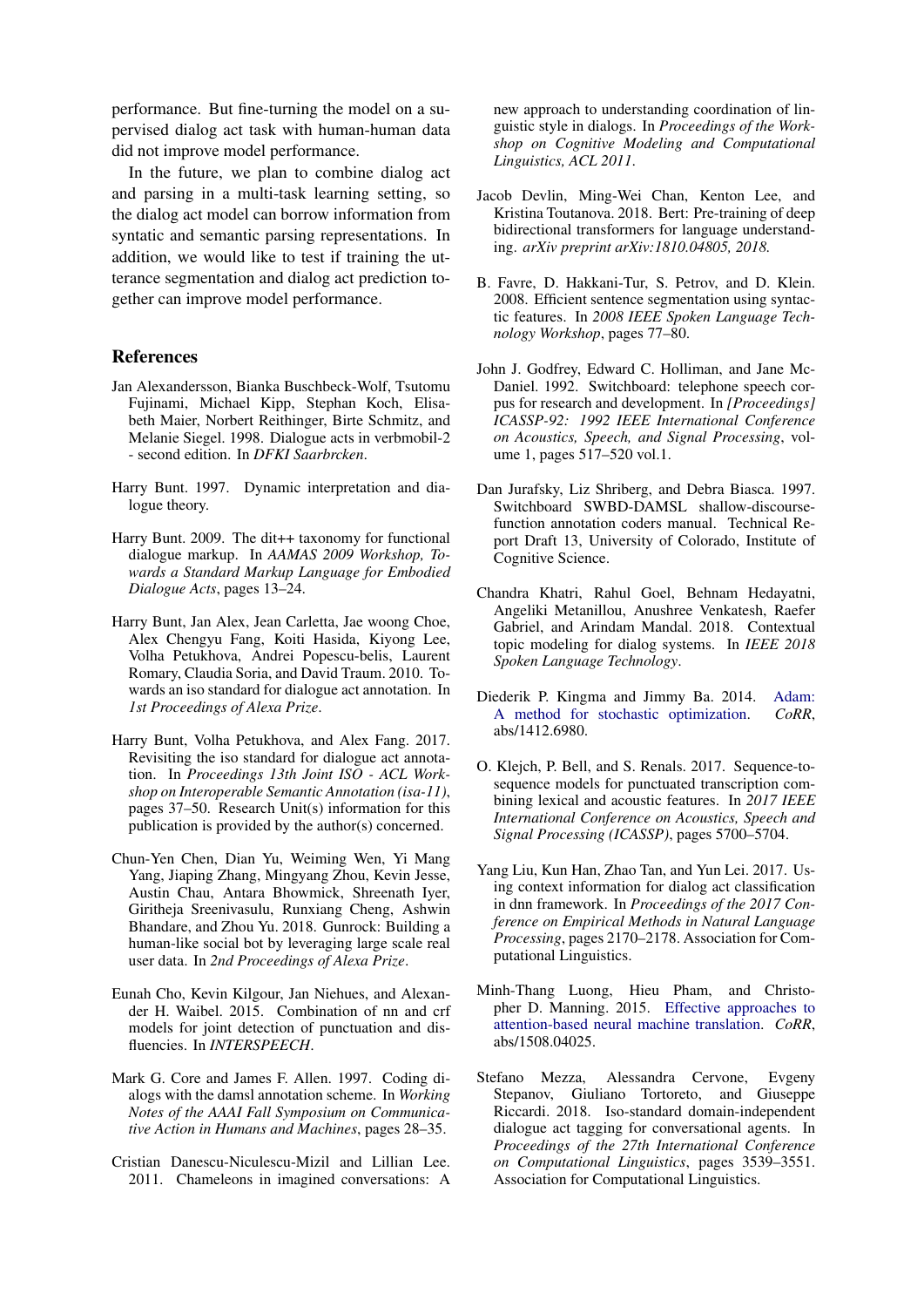- <span id="page-9-3"></span>Tomas Mikolov, Edouard Grave, Piotr Bojanowski, Christian Puhrsch, and Armand Joulin. 2018. Advances in pre-training distributed word representations. In *Proceedings of the International Conference on Language Resources and Evaluation (LREC 2018)*.
- <span id="page-9-2"></span>Stephan Peitz, Markus Freitag, Arne Mauser, and Hermann Ney. 2011. Modeling punctuation prediction as machine translation. In *IWSLT*.
- <span id="page-9-4"></span>Lina Maria Rojas-Barahona, Milica Gasic, Nikola Mrksic, Pei-Hao Su, Stefan Ultes, Tsung-Hsien Wen, and Steve J. Young. 2016. [Exploiting sen](http://arxiv.org/abs/1610.04120)[tence and context representations in deep neural](http://arxiv.org/abs/1610.04120) [models for spoken language understanding.](http://arxiv.org/abs/1610.04120) *CoRR*, abs/1610.04120.
- <span id="page-9-5"></span>Aditya Siddhant, Anuj Kumar Goyal, and Angeliki Metallinou. 2018. [Unsupervised transfer learning](http://arxiv.org/abs/1811.05370) [for spoken language understanding in intelligent](http://arxiv.org/abs/1811.05370) [agents.](http://arxiv.org/abs/1811.05370) *CoRR*, abs/1811.05370.
- <span id="page-9-1"></span>Andreas Stolcke, Noah Coccaro, Rebecca Bates, Paul Taylor, Carol Van Ess-Dykema, Klaus Ries, Elizabeth Shriberg, Daniel Jurafsky, Rachel Martin, and Marie Meteer. 2000. [Dialogue act modeling for au](https://doi.org/10.1162/089120100561737)[tomatic tagging and recognition of conversational](https://doi.org/10.1162/089120100561737) [speech.](https://doi.org/10.1162/089120100561737) *Comput. Linguist.*, 26(3):339–373.
- <span id="page-9-0"></span>Henry S. Thompson, Anne Anderson, Ellen Gurman Bard, Gwyneth Doherty-Sneddon, Alison Newlands, and Cathy Sotillo. 1993. The hcrc map task corpus: Natural dialogue for speech recognition. In *Proceedings of the Workshop on Human Language Technology*, HLT '93, pages 25–30, Stroudsburg, PA, USA. Association for Computational Linguistics.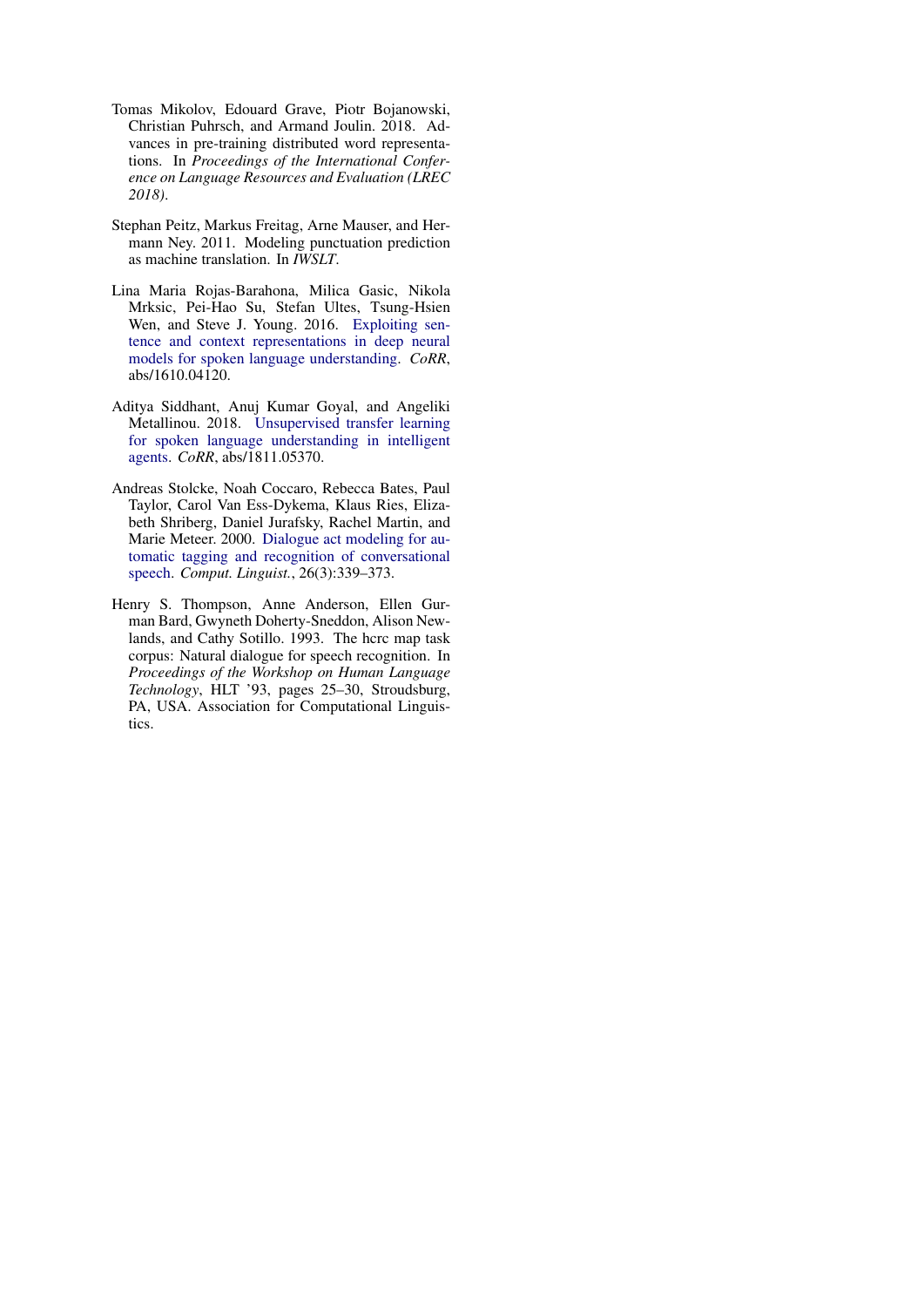# 9 Appendices

## <span id="page-10-0"></span>9.1 Dialog Act Scheme

| <b>Dialog Act - Semantic request</b> |                                   |                                    |                  |  |
|--------------------------------------|-----------------------------------|------------------------------------|------------------|--|
| <b>Dialog Act Tag</b>                | <b>Description</b>                | <b>Example</b>                     | Count in         |  |
|                                      |                                   |                                    | user ut-         |  |
|                                      |                                   |                                    | terances         |  |
|                                      |                                   |                                    | (single          |  |
|                                      |                                   |                                    | label            |  |
|                                      |                                   |                                    | only)            |  |
| factual question                     | factual questions                 | How old is Tom Cruise; How's       | 360              |  |
|                                      |                                   | the weather today                  |                  |  |
| opinion question                     | opinionated questions             | What's your favorite book;         | 236              |  |
|                                      |                                   | what do you think of disney        |                  |  |
|                                      |                                   | movies                             |                  |  |
| yes/no question                      | yes or no questions               | Do you like pizza; did you         | 325              |  |
|                                      |                                   | watch the game last night          |                  |  |
| task command                         | commands/requests (can be in a    | can i ask you a question; let's    | $\overline{651}$ |  |
|                                      | question format) for some ac-     | talk about the immigration pol-    |                  |  |
|                                      | tions that may be different from  | icy; repeat                        |                  |  |
|                                      | the ongoing conversation          |                                    |                  |  |
| invalid command                      | device/system<br>general<br>com-  | show me a picture; cook food       | 87               |  |
|                                      | mands that cannot be handled      | for me                             |                  |  |
|                                      | by the social bot                 |                                    |                  |  |
| appreciation                         | appreciation towards the previ-   | that's cool; that's really awe-    | 201              |  |
|                                      | ous utterance                     | some                               |                  |  |
| general opinion                      | personal view with polarized      | dogs are adorable; (A: How do      | 2157             |  |
|                                      | sentiment                         | you like Tom) B: i think he is     |                  |  |
|                                      |                                   | great                              |                  |  |
| complaint                            | complaint about the response      | I can't hear you; what are you     | 239              |  |
|                                      | from another party                | talking about; you didn't an-      |                  |  |
|                                      |                                   | swer my question                   |                  |  |
| comment                              | comments on the response from     | (A: my friend thinks we live in    | 430              |  |
|                                      | another conversation party        | the matrix) B1: she is proba-      |                  |  |
|                                      |                                   | bly right; B2: you are joking,     |                  |  |
|                                      |                                   | right; B3: i agree; (A:  we        |                  |  |
|                                      |                                   | can learn a lot from movies )      |                  |  |
|                                      |                                   | B: there is a lot to learn; (A: He |                  |  |
|                                      |                                   | is the best dancer after michael   |                  |  |
|                                      |                                   | jackson. What do you think) B:     |                  |  |
|                                      |                                   | michael jackson                    |                  |  |
| statement non-opinion                | factual information               | I have a dog named Max; I am       | 1717             |  |
|                                      |                                   | 10 years old; (A: what movie       |                  |  |
|                                      |                                   | have you seen recently) B: the     |                  |  |
|                                      |                                   | avengers                           |                  |  |
| other answer                         | answers that are neither positive | I don't know; i don't have a fa-   | 428              |  |
|                                      | or negative                       | vorite; (A: do you like listening  |                  |  |
|                                      |                                   | to music) B: occasionally          |                  |  |
| <i>positive answer</i>               | positive_answers                  | yes; sure; i think so; why not     | 1278             |  |
| negative answer                      | negative response to a previous   | no; not really; nothing right      | 867              |  |
|                                      | question                          | now                                |                  |  |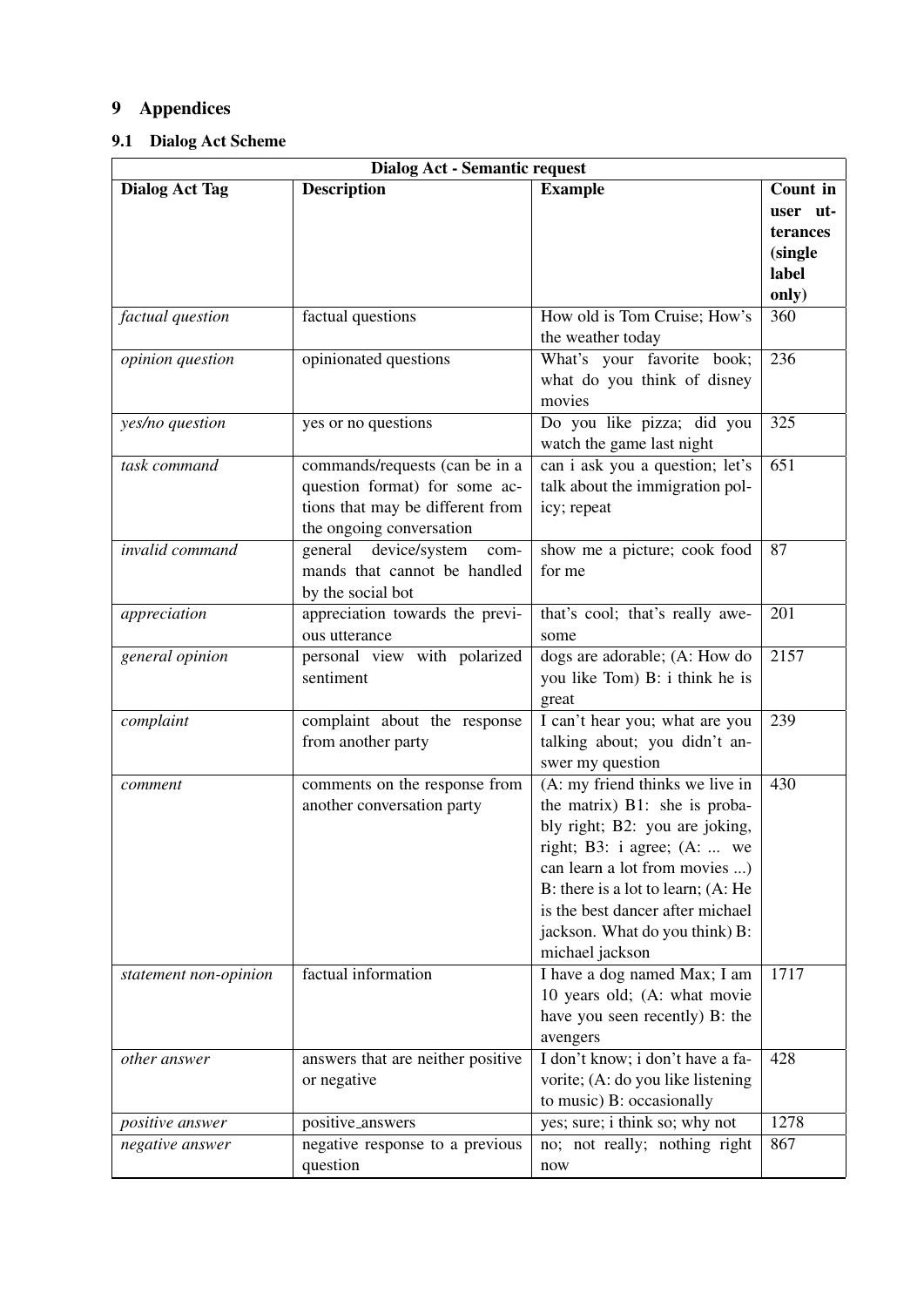| <b>Dialog Act - Functional request</b> |                                 |                                |             |  |
|----------------------------------------|---------------------------------|--------------------------------|-------------|--|
| <b>Dialog Act Tag</b>                  | <b>Description</b>              | <b>Example</b>                 | Count in    |  |
|                                        |                                 |                                | ut-<br>user |  |
|                                        |                                 |                                | terances    |  |
|                                        |                                 |                                | (single)    |  |
|                                        |                                 |                                | label       |  |
|                                        |                                 |                                | only)       |  |
| abandon                                | not a complete sentence         | So uh; I think; can we         | 440         |  |
| nonsense                               | utterances that do not make     | he all out                     | 129         |  |
|                                        | sense to humans                 |                                |             |  |
| hold                                   | a pause before saying something | let me see; well               | 272         |  |
| opening                                | opening of a conversation       | hello my name is tom; hi;      |             |  |
| closing                                | closing of a conversation       | nice talking to you; goodbye   | 540         |  |
| thanks                                 | expression of thankfulness      | thank you                      | 80          |  |
| back-channeling                        | acknowledgement to the previ-   | Uh-huh; $(A: i learned that )$ | 427         |  |
|                                        | ous utterance                   | B: okay/yeah/right/really?     |             |  |
| apology                                | apology                         | I'm sorry                      | 29          |  |
| apology response                       | response to apologies           | That's all right               | 6           |  |
| other                                  | utterances that cannot be as-   |                                | 12          |  |
|                                        | signed to other tags            |                                |             |  |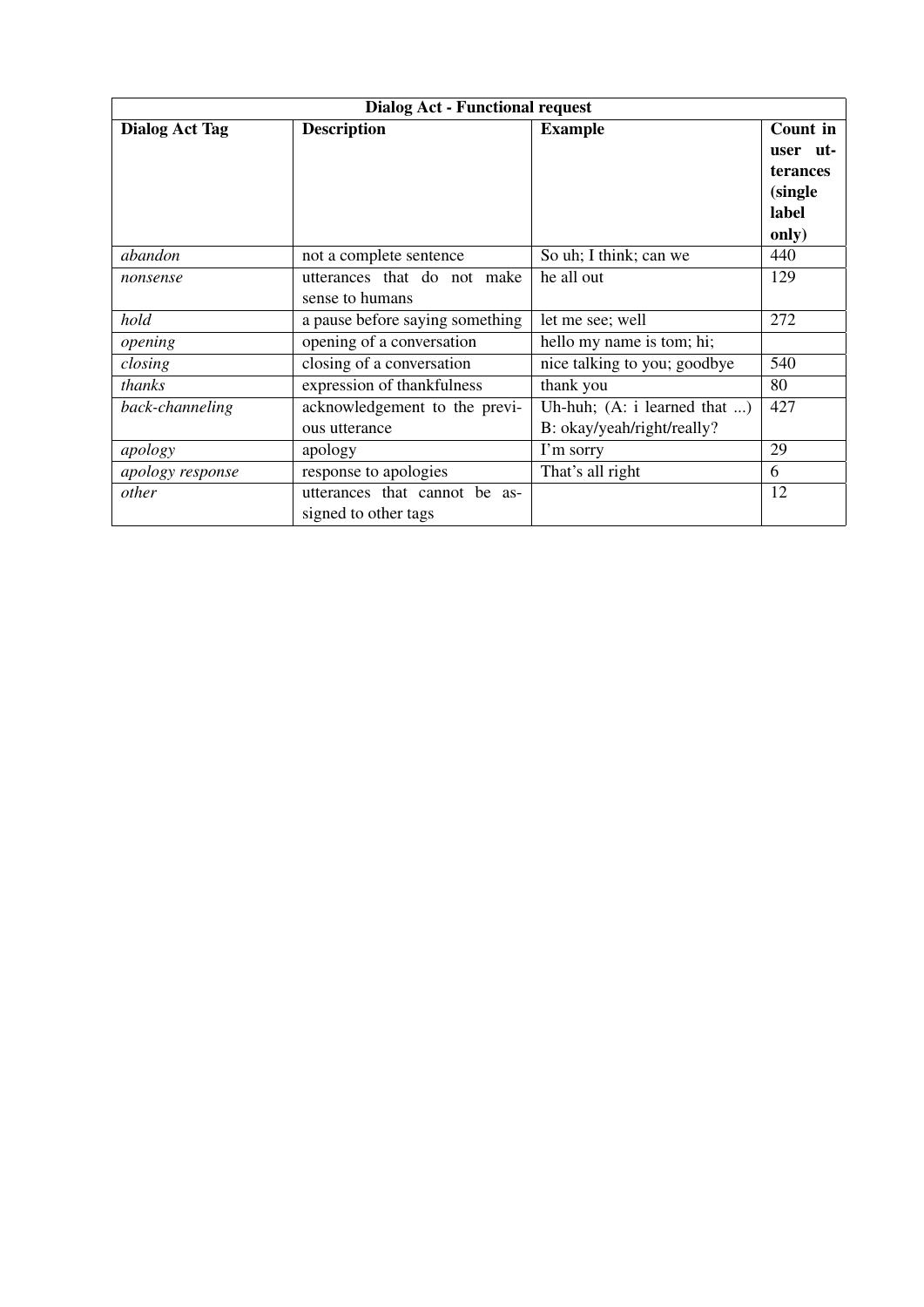## <span id="page-12-0"></span>9.2 Multi-functionality schemes

| <b>Multi-label tags</b>               |                                     |                  |  |  |                      |
|---------------------------------------|-------------------------------------|------------------|--|--|----------------------|
| <b>Dialog Act Tags</b>                | <b>Example</b>                      |                  |  |  | Count in User Utter- |
|                                       |                                     | ances            |  |  |                      |
| positive answer, task com-            | (A: wanna know something in-        | 698              |  |  |                      |
| mand                                  | teresting about it?) B: sure; $(A:$ |                  |  |  |                      |
|                                       | do you want to talk about some      |                  |  |  |                      |
|                                       | games) B: minecraft                 |                  |  |  |                      |
| negative answer, task com-            | (A: would you like to know more     | 328              |  |  |                      |
| mand                                  | about it) B: I don't want to hear   |                  |  |  |                      |
|                                       | more                                |                  |  |  |                      |
| command,<br>task<br>general           | (A: what do you want to talk        | 192              |  |  |                      |
| opinion                               | about) B: harry potter stuff        |                  |  |  |                      |
| task command,<br>statement            | let's talk about mario kart         | 141              |  |  |                      |
| non_opinion                           |                                     |                  |  |  |                      |
| positive answer, statement            | (A: have you read any books re-     | 133              |  |  |                      |
| non_opinion                           | cently?) B: I'm reading the great   |                  |  |  |                      |
|                                       | gatsby                              |                  |  |  |                      |
| task command, yes/no ques-            | do you know tom brady; (A:          | $11\overline{6}$ |  |  |                      |
| tion                                  | what do you want to talk about?)    |                  |  |  |                      |
|                                       | B: how about movies                 |                  |  |  |                      |
| negative answer, statement            | (A: do you have pets) B: I don't    | 66               |  |  |                      |
| non_opinion                           | have any                            |                  |  |  |                      |
| <i>positive answer,</i><br>general    | (A: do you like animals) B: My      | 35               |  |  |                      |
| opinion                               | favorite animals is panda           |                  |  |  |                      |
| invalid command,<br>yes/no            | can you speak louder                | 15               |  |  |                      |
| question                              |                                     |                  |  |  |                      |
| task<br>command,<br>factual           | what do you know about dodgers      | 12               |  |  |                      |
| question<br>negative answer,          | (A: do you watch sports) B: I'm     | 10               |  |  |                      |
| general<br>opinion                    | not into sports                     |                  |  |  |                      |
| task<br>command,<br>opinion           | (A: what did you find interesting   | $\overline{9}$   |  |  |                      |
| question                              | recently) B: what do you think of   |                  |  |  |                      |
|                                       | the new movie                       |                  |  |  |                      |
| task command, complaint               | I don't want to hear you talk       | 5                |  |  |                      |
|                                       | about anything; would you stop      |                  |  |  |                      |
|                                       | asking me that question             |                  |  |  |                      |
| other answer, general opin-           | (A: what's your favorite movie)     | 5                |  |  |                      |
| ion                                   | B: there are so many to choose      |                  |  |  |                      |
|                                       | from                                |                  |  |  |                      |
| positive answer, comment              | (A: don't you think so) B: it's     | $\overline{4}$   |  |  |                      |
|                                       | true                                |                  |  |  |                      |
| general<br><i>opinion</i> ,<br>yes/no | (A: what would you imagine do-      | $\overline{3}$   |  |  |                      |
| question                              | ing in such situation) B: can we    |                  |  |  |                      |
|                                       | just sleep all day                  |                  |  |  |                      |
| negative answer, comment              | (A: isn't that interesting) B:      | 3                |  |  |                      |
|                                       | that's ridiculous                   |                  |  |  |                      |
| general opinion,<br>opinion           | (A: what book would you rec-        | 3                |  |  |                      |
| question                              | ommend me to read) B: how           |                  |  |  |                      |
|                                       | about antifragile                   |                  |  |  |                      |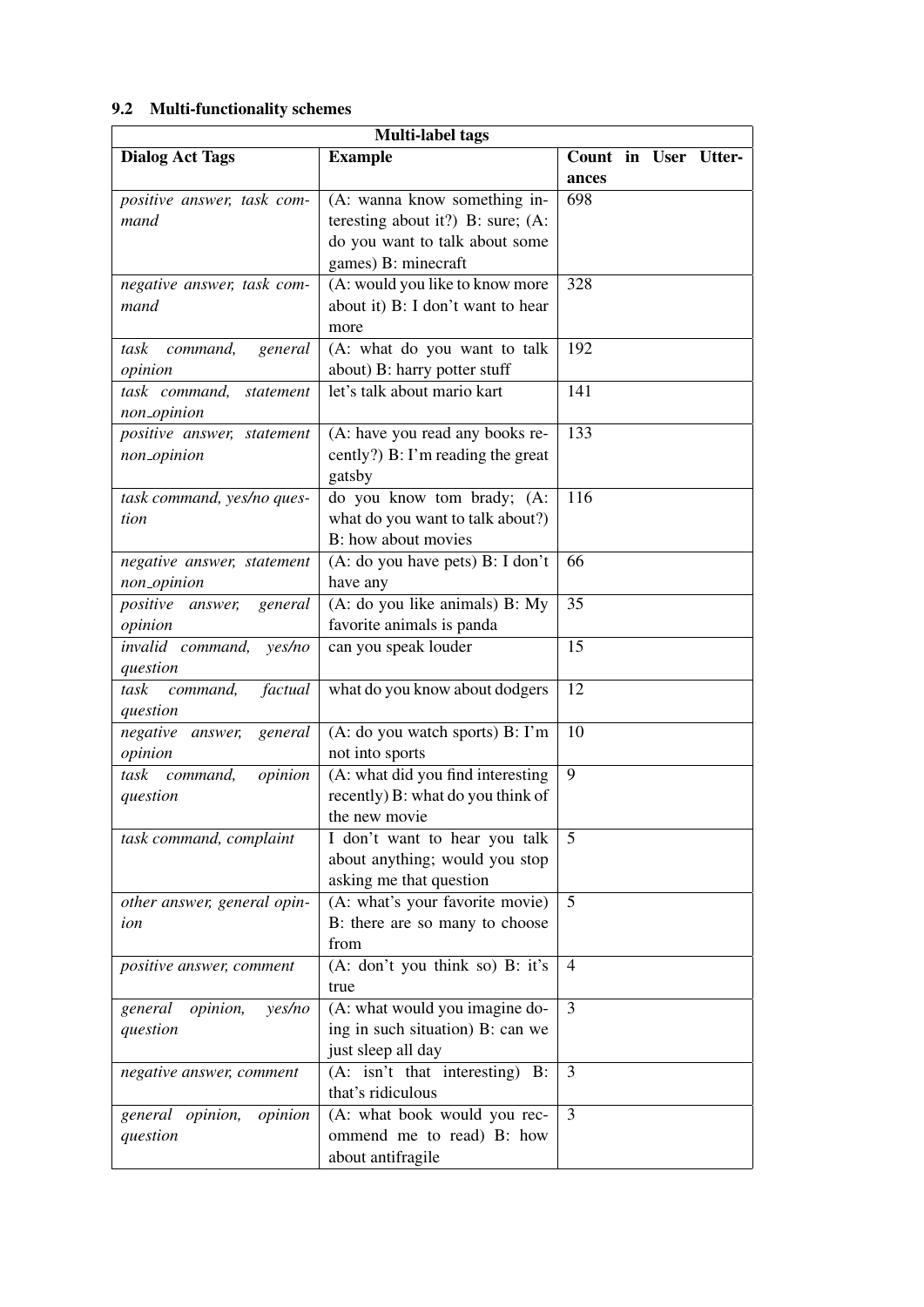# <span id="page-13-0"></span>9.3 Dialog act tag mapping

| <b>SWBD-DAMSL</b>           | <b>SWBD</b>       | <b>MIDAS</b>          |
|-----------------------------|-------------------|-----------------------|
| statement_non-opinion       | sd                | statement non_opinion |
| Acknowledge                 | $\boldsymbol{b}$  | back-channeling       |
| (Backchannel)               |                   |                       |
| Statement-opinion           | S V               | general opinion       |
| Agree/Accept                | aa                | pos answer            |
| Abandoned or<br>Turn-       | $% -$             | abandon               |
| Exit                        |                   |                       |
| Appreciation                | ba                | appreciation          |
| Yes-No-Question             | $q$ y             | yes-no question       |
| Non-verbal                  | $\boldsymbol{x}$  |                       |
| Yes answers                 | ny                | pos answer            |
| Conventional-closing        | fc                | closing               |
| Uninterpretable             | $\%$              | abandon               |
| Wh-Question                 | $q_{W}$           |                       |
| No answers                  | nn                | neg answer            |
| Response Acknowledge-       | bk                | back-channeling       |
| ment                        |                   |                       |
| Hedge                       | $\boldsymbol{h}$  | other answers         |
| Declarative<br>Yes-No-      | $q\hat{y}d$       | yes-no question       |
| Question                    |                   |                       |
| Other                       | o, fo, bc, by, fw | other                 |
| Backchannel in<br>ques-     | bh                | back-channeling       |
| tion form                   |                   |                       |
| Quotation                   | $\hat{q}$         | other opinion         |
| Summarize/reformulate       | $\overline{bf}$   | other opinion         |
| Affirmative non-yes an-     | na, $ny \hat{e}$  | pos answer            |
| swers                       |                   |                       |
| Action-directive            | ad                | task command          |
| Collaborative Comple-       | $\gamma$          | general opinion       |
| tion                        |                   |                       |
| Repeat-phrase               | $b\hat{}$ m       | general opinion       |
| Open-Question               | qo                |                       |
| Rhetorical-Questions        | qh                |                       |
| before<br>Hold<br>an-       | $\gamma$          | hold                  |
| swer/agreement              |                   |                       |
| Reject                      | ar                | neg answer            |
| Negative<br>non-no<br>$an-$ | $ng, nn \hat{e}$  | neg answer            |
| swers                       |                   |                       |
| Signal-non-                 | br                | complaint             |
| understanding               |                   |                       |
| other_answers               | n <sub>O</sub>    | other answer          |
| Conventional-opening        | fp                | opening               |
| Or-Clause                   | qrr               | other                 |
| Dispreferred answers        | arp,nd            | neg answer            |
| 3rd-party-talk              | t3                |                       |
| Offers, Options Com-        | oo, cc, co        | other                 |
| mits                        |                   |                       |
| Self-talk                   | $t\bar{l}$        | other                 |